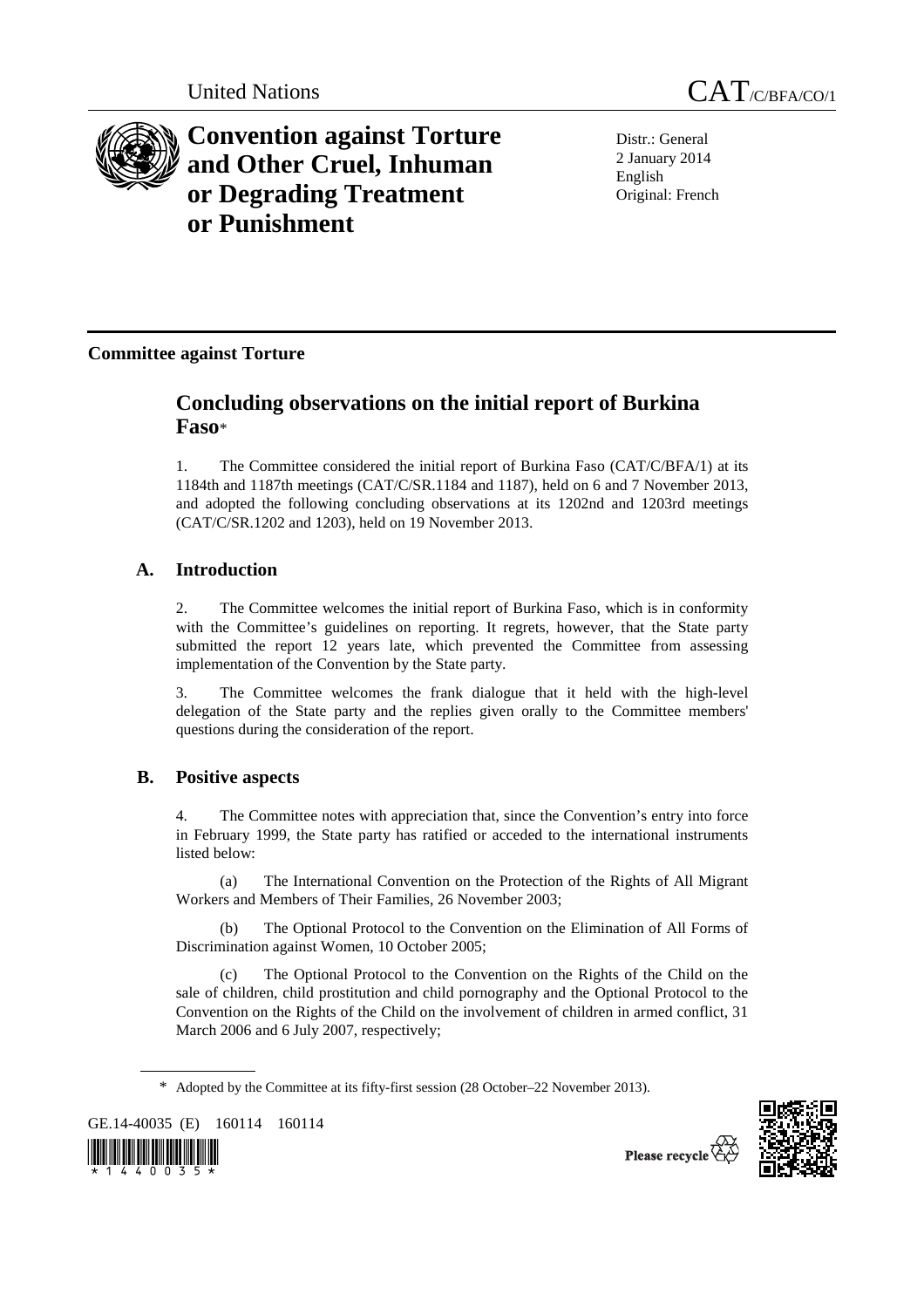(d) The Convention on the Rights of Persons with Disabilities and its Optional Protocol, 23 July 2009;

 (e) The International Convention for the Protection of All Persons from Enforced Disappearance, 3 December 2009;

The Optional Protocol to the Convention against Torture and Other Cruel, Inhuman or Degrading Treatment or Punishment, 7 July 2010;

(g) The Rome Statute of the International Criminal Court, 16 April 2004;

 (h) The United Nations Convention against Transnational Organized Crime and the Protocol to Prevent, Suppress and Punish Trafficking in Persons, Especially Women and Children, supplementing the United Nations Convention against Transnational Organized Crime, 15 May 2002.

5. The Committee appreciates the efforts that the State party has made to review its legislation in the areas related to the Convention, in particular its adoption of:

 (a) Act No. 029-2008/AN on combating human trafficking and related practices, (2008);

(b) Act No. 042-2008/AN on the status of refugees in Burkina Faso (2008);

 (c) Act No. 062-2009/AN on the establishment of the National Human Rights Commission (2009), amended in 2010 by Act No. 039-2010/AN.

6. The Committee also welcomes the steps taken by the State party to change its policies, programmes and administrative procedures to give effect to the Convention, in particular:

 (a) The establishment of the National Committee to Combat the Practice of Excision and the adoption of the National Action Plan 2008–2012, entitled "Zero tolerance for female genital mutilation";

 (b) The adoption of the National Action Plan to Combat the Worst Forms of Child Labour, in June 2012;

 (c) The adoption of the National Action Plan for Human Rights and the Promotion of Civic Values 2012–2022.

7. The Committee furthermore welcomes the cooperation that the State party has extended to the special procedures of the Human Rights Council, particularly the Special Rapporteur on the human rights of migrants and the Special Rapporteur on the promotion and protection of human rights and fundamental freedoms while countering terrorism, during visits to Burkina Faso. The Committee encourages the State party to invite the Special Rapporteur on torture and other cruel, inhuman or degrading treatment or punishment to visit the country.

# **C. Main subjects of concern and recommendations**

## **Definition and classification of torture as an offence**

8. While the Committee takes note of the information provided by the State party concerning the draft bill on the definition, prevention and punishment of the offence of torture and related practices, it is concerned by the fact that, 14 years after acceding to the Convention, the State party has yet to define or to classify torture as a separate offence in its legislation. The Committee is concerned by the fact that acts of torture carry the penalties prescribed, among other things, for malicious wounding, assault and battery or causing bodily harm or injury, which suggests that the penalties do not take into account the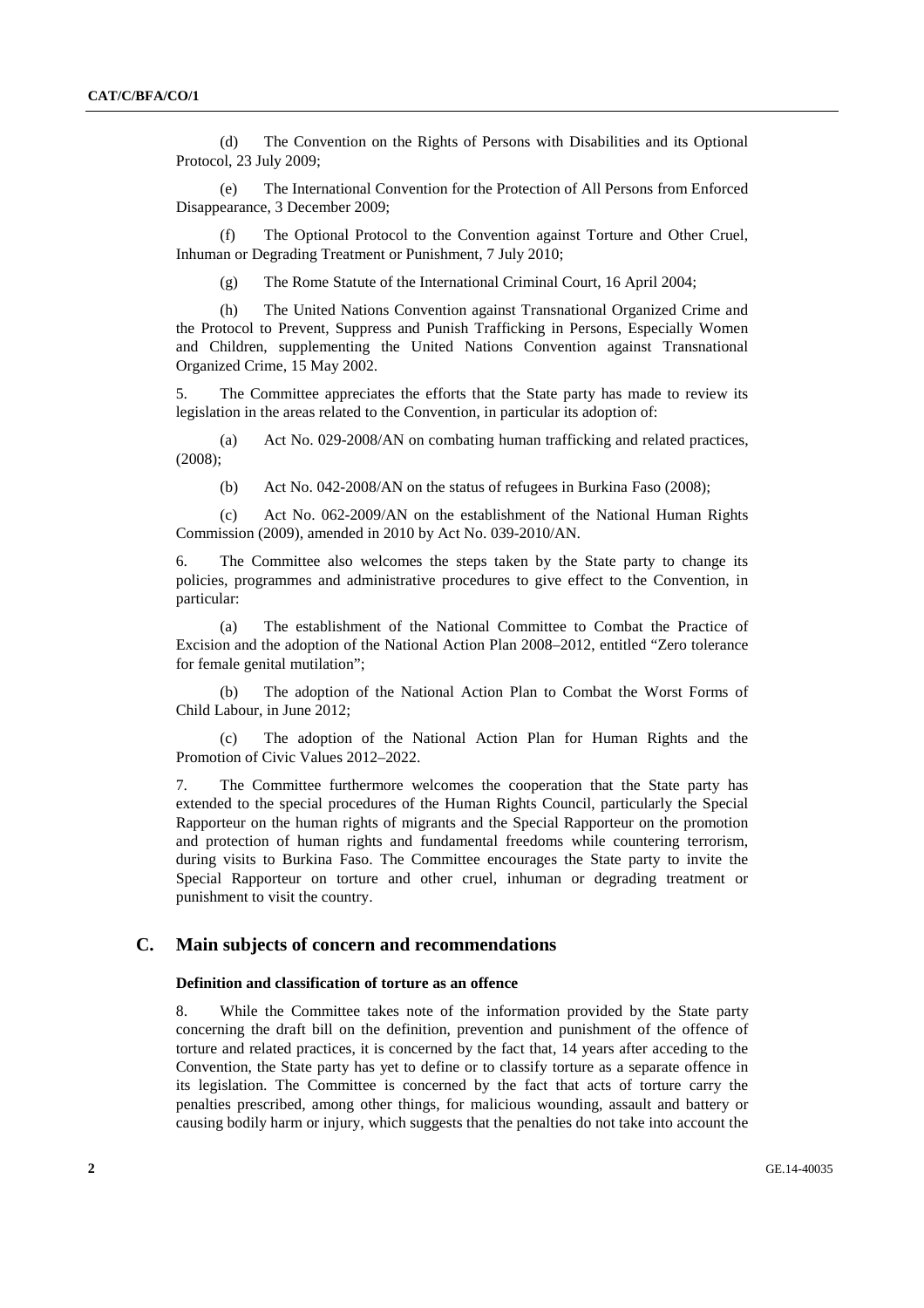grave nature of acts of torture. The Committee continues, therefore, to be concerned by the existence of legal loopholes that allow a situation of impunity for acts of torture to continue, insofar as the bill has neither been adopted nor promulgated (arts. 1 and 4).

**The State party should step up its efforts to revise the country's Criminal Code so as to make torture a separate offence. It should at the same time ensure that the definition of torture is consistent with the one set out in article 1 of the Convention. In the light of its general comment No. 2 (2008) on the implementation of article 2 by States parties, the Committee is of the view that if there are significant discrepancies between the definition of torture provided in domestic law and that found in the Convention, this may result in actual or potential loopholes for impunity. The State party should ensure that the penalties prescribed will be in proportion with the gravity of the acts committed.** 

#### **Absolute prohibition of torture**

9. The Committee notes with concern that the law of the country does not absolutely prohibit torture under any and all circumstances and that acts of torture were reportedly committed during the sociopolitical crisis in 2011. It furthermore regrets that there are no legal provisions stating that there shall be no statute of limitations for the offence of torture (art. 2).

**The State party should enact legislation against torture so as to establish an absolute prohibition of torture, stating that no exceptional circumstances whatsoever, whether a state of war or a threat of war, internal political instability or any other public emergency, may be invoked as a justification of torture. The State party should also establish that there shall be no statute of limitations for the offence of torture.** 

#### **Allegations of torture and ill-treatment**

10. The Committee remains gravely concerned by reports that law enforcement officers have perpetrated acts of torture and ill-treatment either while questioning people at police or gendarmerie stations or during operations to quell peaceful demonstrations. The Committee remains concerned by the fact that several such acts have gone unpunished, as in the cases of David Idogo, Dié Kambou, Etienne Da, Moumouni Isaac Zongo and Ousseni Compaore. The Committee is also concerned by the absence of legal provisions establishing that statements or confessions obtained under torture are inadmissible in court, except when such a statement is invoked as evidence against a person accused of torture (arts. 2, 11, 15 and 16).

#### **The State party should:**

 **(a) Take immediate and effective action to prevent acts of torture and illtreatment and put an end to the impunity enjoyed by several of the alleged perpetrators of such acts. In this connection, it should promptly conduct thorough, independent and impartial investigations into all allegations of torture and illtreatment and prosecute the perpetrators of the aforementioned acts;** 

 **(b) Make police and gendarmerie officers aware of the absolute prohibition of torture and of the Basic Principles on the Use of Force and Firearms by Law Enforcement Officials; and** 

 **(c) Ensure that a provision is included in the legislative amendments currently being introduced so that statements made as a result of coercion or torture may not be invoked as evidence in any court proceedings. The State party should make sure that judges are instructed and aware that it is unconstitutional to obtain statements through the use of torture, that such statements are inadmissible and that**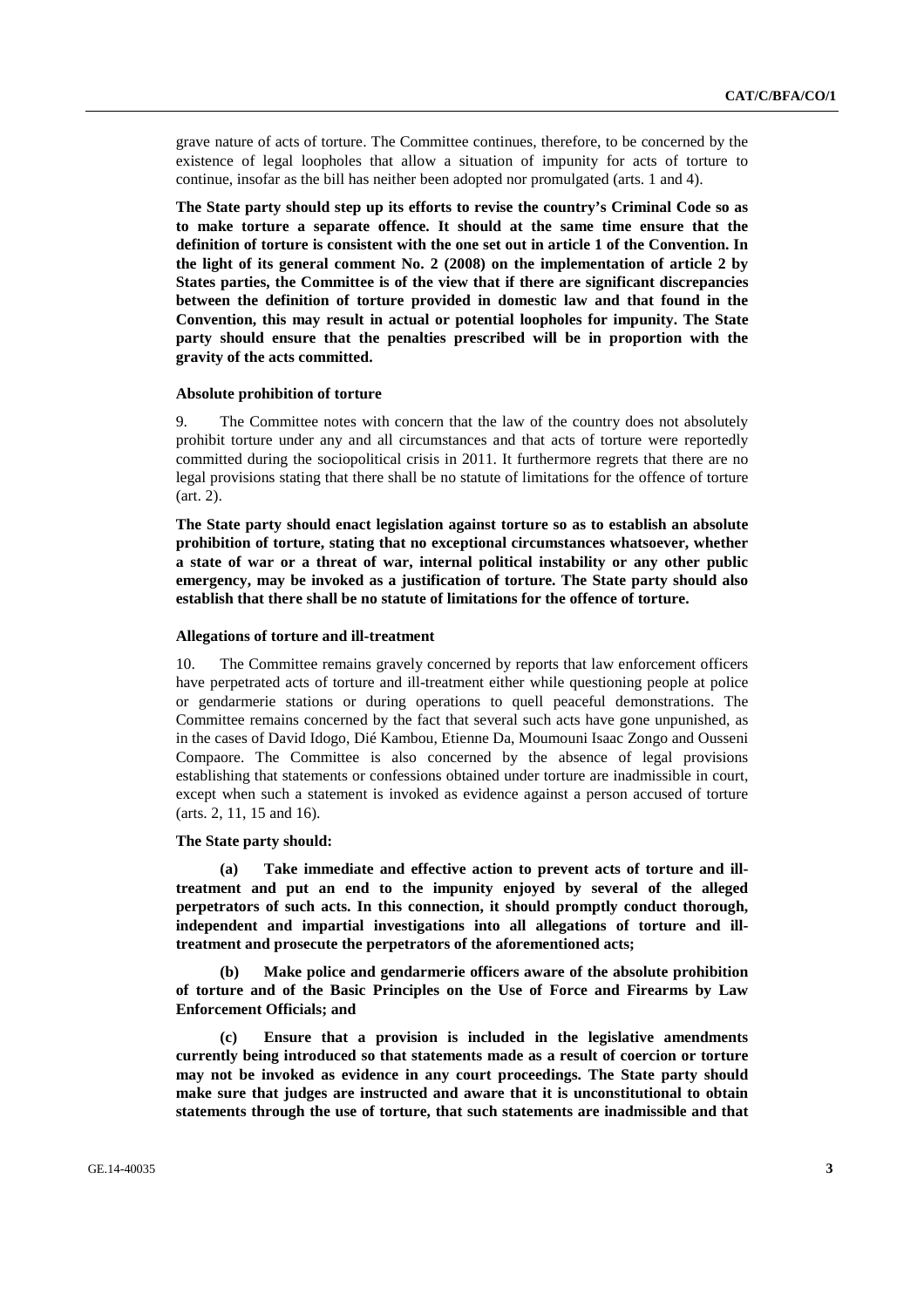## **they have an obligation to initiate an investigation when they receive allegations of acts of torture.**

## **Fundamental legal safeguards**

11. The Committee is concerned by the fact that persons in detention are not afforded full and fundamental legal safeguards from the outset of deprivation of liberty, in particular that they are not granted the legal right to the assistance of a lawyer during police investigations, on the grounds that such investigations are secret. The Committee is also concerned about the fact that suspects might not always be afforded the opportunity to contact their relatives or a close family member, on the same grounds. The Committee is also concerned by the fact that a person can be held in police custody for up to 15 days without being presented to a court if he or she is suspected or accused of involvement in organized crime (arts. 2, 11, 12 and 16).

## **The State party should:**

 **(a) Take all necessary measures to ensure, in law and in practice, that all persons who are deprived of their liberty are afforded fundamental legal safeguards from the outset of police custody, in the light of the Committee's general comment No. 2 (2008) on the implementation by States parties of article 2, namely:** 

**(i) The right to be informed of the reasons for the arrest in a language that they understand;** 

**(ii) Access to a lawyer from the outset of deprivation of liberty and, if necessary, to legal assistance;** 

**(iii) The opportunity to have a medical examination by an independent physician of their choice;** 

**(iv) The right to contact a family member or close acquaintance; and** 

**(v) The right to be presented before a judge within 48 hours.** 

 **(b) Expedite the revision of its Code of Criminal Procedure in order to bring it into line with international human rights standards. The State party should provide additional financial and human resources to the judiciary, including resources for the Legal Assistance Fund; and** 

 **(c) Revise Act No. 017-2009/AN of 5 May 2009 on organized crime with a view to significantly reducing the length of time that suspects are held in police custody and thus prevent any infringement of the fundamental legal safeguards that are accorded to all persons who are deprived of their liberty.** 

#### **Investigations and prosecutions**

12. The Committee is concerned by the fact that no investigations have been conducted by the State party into many alleged acts of torture and ill-treatment which, in some cases, have reportedly resulted in the deaths of persons in detention. The Committee is also concerned that no prosecutions have been brought in the cases of the death in detention or fatal shootings of Moumouni Zongo, Romuald Tuina, Ouedraogo Ignace, Ouedraogo Lamine, Halidou Diande, Arnaud Some and Mamadou Bakayoko. The Committee is also concerned by reports of hazing and other forms of ill-treatment being carried out during military training (arts. 12, 13 and 16).

#### **The State party should:**

 **(a) Take appropriate measures to ensure that thorough, independent and impartial investigations are conducted into all reports of alleged torture and ill-**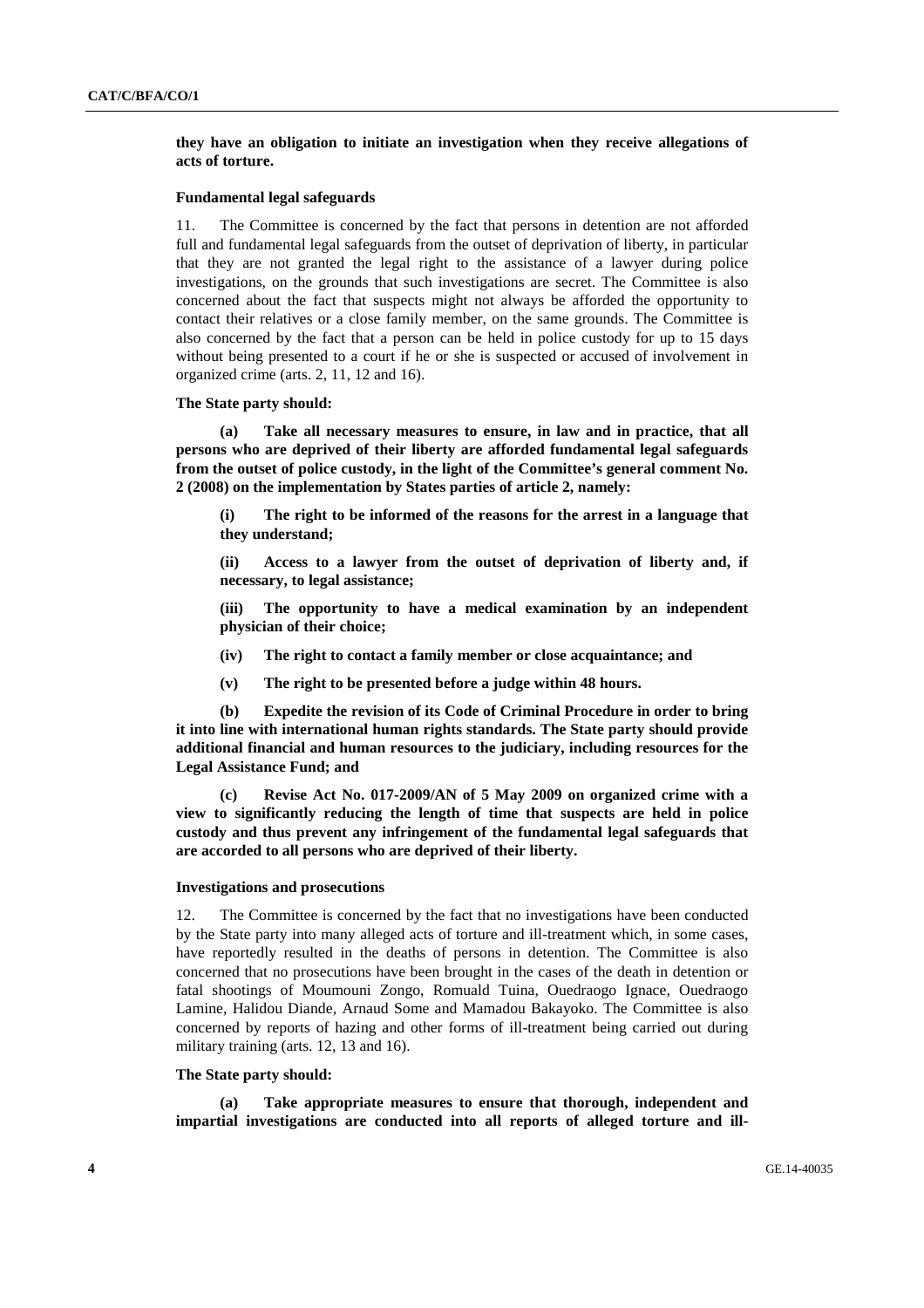**treatment by an independent and impartial body, that the perpetrators are prosecuted and, if convicted, are given sentences that are in proportion with the gravity of the offence, and that the victims or their families receive appropriate compensation and redress;** 

 **(b) Investigate the individual cases mentioned by the Committee and inform the Committee of the outcome of investigations undertaken and of criminal or disciplinary proceedings; and** 

 **(c) Take steps to prevent hazing of any kind in the army and ensure that all complaints about hazing or deaths of recruits in non-combat situations are investigated promptly and impartially, that the perpetrators are prosecuted and the victims compensated.** 

## **Case of Moussa Dadis Camara**

13. The Committee takes note of the information concerning the absence of any request from Guinea for the extradition of Moussa Dadis Camara, the former President of that country, for whom, according to the findings of the international Commission of Inquiry for Guinea established by the Secretary-General in October 2009, there are sufficient grounds for the presumption of direct criminal responsibility, inter alia for the massacre and torture of demonstrators in Conakry during the events of 28 September 2009 (S/2009/693, annex, paras. 118 to 125 and 215). The Committee is concerned about the fact that the head of the delegation of the State party maintained that in the absence of an extradition request, Burkina Faso was not competent to prosecute Mr. Camara. The Committee considers that such a position is inconsistent with article 6, paragraph 1, of the Convention, which calls for States parties to conduct criminal proceedings or extradite any person accused of acts of torture (arts. 6 and 7).

**In the absence of an extradition request, the State party should prosecute all persons responsible for acts of torture or other international crimes who are present in its territory, including the former President, Moussa Dadis Camara, in keeping with its obligations under the Convention and the other international instruments that the State party has ratified. The State party should cooperate with Guinea in the framework of the international request for judicial assistance that it has issued so as to allow judges in Burkina Faso to question Mr. Camara about the massacre in which he was allegedly involved.** 

## **Direct application of the Convention by the domestic courts**

14. The Committee regrets the lack of information about the direct application of the Convention by the domestic courts, having regard to article 151 of the Constitution, which states that international treaties ratified by Burkina Faso take precedence over domestic laws. It regrets that no information has been provided about cases where the Convention has been invoked or applied by the State party's courts (arts. 2 and 12).

**The State party should continue to provide training on the Convention that is targeted in particular at judges, magistrates, prosecutors and lawyers and designed to familiarize them with the provisions of the Convention which they will be able to invoke directly in court. The State party should compile and provide information about specific cases where the Convention has been directly invoked or applied.** 

#### **National Human Rights Commission**

15. Notwithstanding the efforts made by the State party to adopt a law establishing the National Human Rights Commission, the Committee regrets that the Commission's accreditation with the International Coordinating Committee of National Institutions for the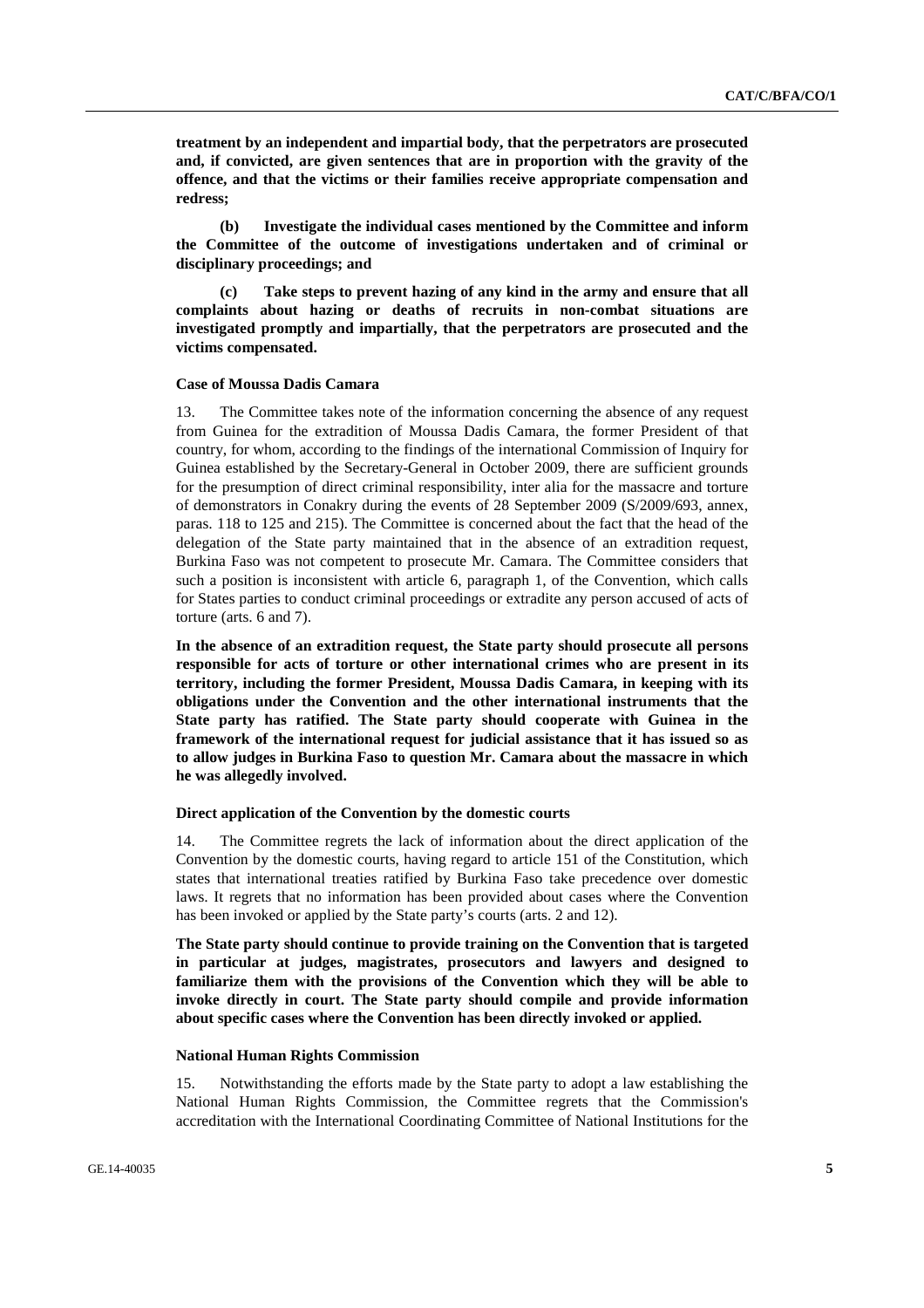Promotion and Protection of Human Rights has expired. The Committee is concerned about the lack of resources that prevent the Commission from being operational (art. 2).

**The State party should establish a separate budget for the Commission to allow it to function properly and to guarantee its independence. The State party should ensure that the Commission has sufficient human and financial resources to carry out its mandate, in conformity with the Paris Principles (General Assembly resolution 48/134 of 20 December 1993, annex). It should also request accreditation for the Commission from the International Coordinating Committee of National Institutions for the Promotion and Protection of Human Rights.** 

#### **National preventive mechanism**

16. The Committee regrets that the State party has not established a national preventive mechanism since ratifying the Optional Protocol to the Convention against Torture and Other Cruel, Inhuman or Degrading Treatment or Punishment in July 2010 (art. 2).

**The State party should expedite the establishment of a national preventive mechanism and allocate the necessary human and financial resources to enable it to carry out its functions effectively and independently, in line with the relevant provisions of the Optional Protocol and with the basic principles of the guidelines on national preventive mechanisms of the Sub-Committee on Prevention of Torture (CAT/OP/12/5).** 

#### **Independence of the judiciary**

17. The Committee remains concerned by reports that the judiciary is not independent of the executive branch, in particular that the Higher Council of the Judiciary remains under the authority of the executive. It is concerned by a number of reports of corruption pervading the judiciary, notwithstanding the action taken by the State party to correct this situation. The Committee is also concerned about the refusal in 2009 (A/HRC/10/80, para. 100) of the recommendation in paragraph 58 (a) of the report of the Working Group on the Universal Periodic Review, requesting the State party to make every possible effort to ensure that the justice system can operate independently and that all political influence on the legal system is eliminated (arts. 2 and 12).

## **The State party should:**

 **(a) Take appropriate measures to guarantee and protect the judiciary's independence and ensure that the judiciary, including the Higher Council of the Judiciary, is able to carry out its functions free from any pressure or interference on the part of the executive, in line with the Basic Principles on the Independence of the Judiciary (General Assembly resolutions 40/32 of 29 November 1985 and 40/146 of 13 December 1985);** 

 **(b) Provide the judiciary with the human and financial resources that it needs to guarantee its independence by ending any political influence on the judicial system and combating corruption more assiduously.** 

#### **Redress**

18. While noting that article 3 of the Code of Criminal Procedure allows for victims to sue for damages in criminal proceedings, the Committee regrets that no redress has been afforded by the courts of the State party to victims of acts of torture or ill-treatment. The Committee also regrets that rehabilitation measures, including medical treatment and social rehabilitation services, have not been established for victims of torture (art. 14).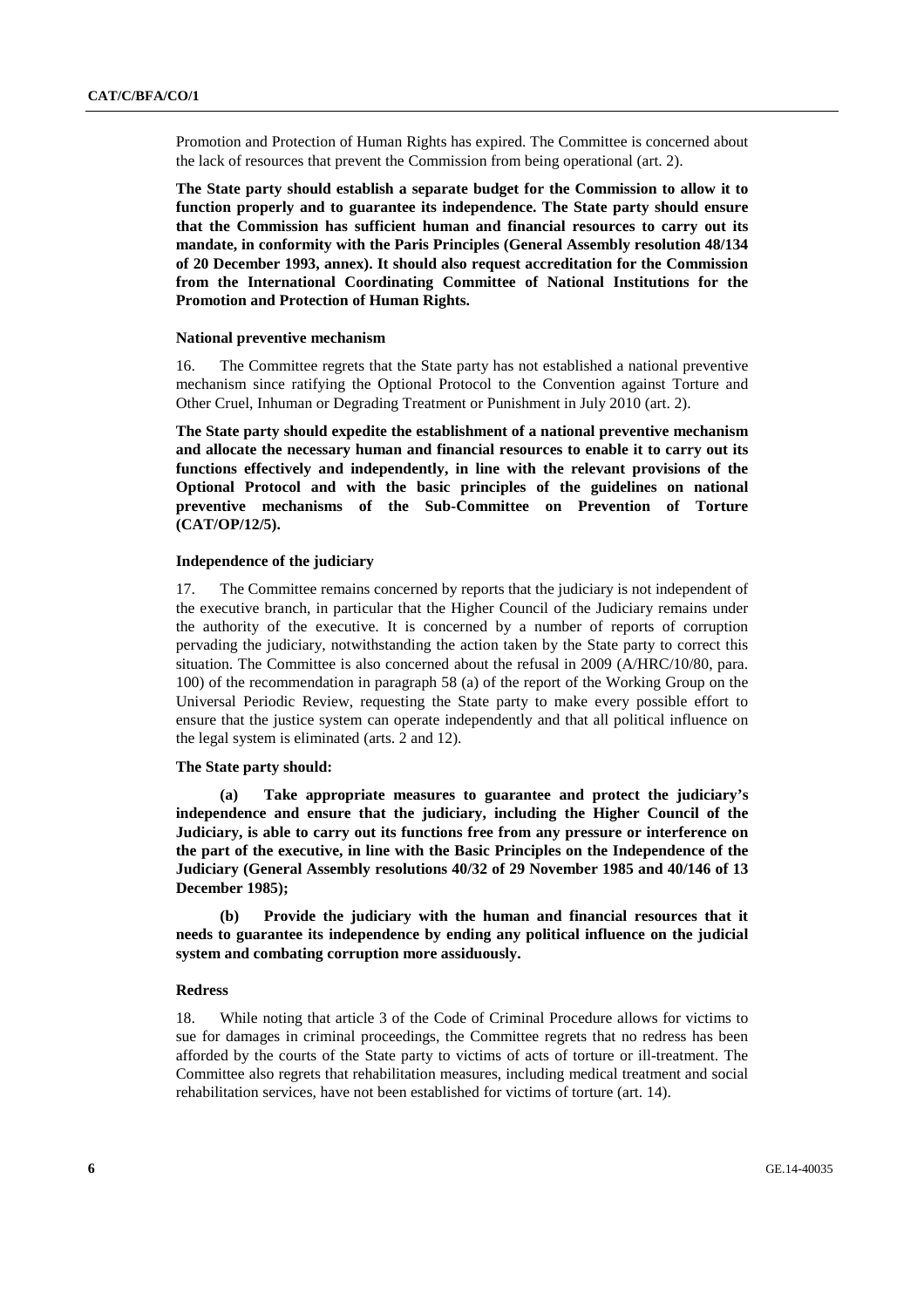**The State party should take appropriate measures to ensure that victims of acts of torture and ill-treatment receive full and fair redress and the fullest possible rehabilitation. It should provide detailed information on the follow-up given to such cases involving compensation for victims of torture or ill-treatment.** 

**The Committee draws the State party's attention to general comment No. 3 (2012), concerning the implementation of article 14 by States parties, in which the Committee explains and clarifies the content and scope of the obligation of States parties to ensure and provide full redress to victims of torture or ill-treatment.** 

## **Prison conditions**

19. Despite the efforts made by the State party to build new prisons, the Committee remains deeply concerned by the poor conditions in the country's prisons, including insanitary conditions which reportedly have caused several deaths. It also regrets that the State party has not made sufficient use of non-custodial measures to ease overcrowding in prisons. The Committee is also concerned that there is no effective system for separating inmates by category (arts. 2, 11 to 14 and 16).

**The State party should step up its efforts to improve prison conditions in line with international standards and with the Standard Minimum Rules for the Treatment of Prisoners. It should inter alia:** 

 **(a) Significantly reduce prison overcrowding, in particular in the prisons of Bobo-Dioulasso, Fada N'gourma, Ouagadougou and Tenkodogo, by making greater use of non-custodial measures, in the light of the United Nations Standard Minimum Rules for Non-custodial Measures (the Tokyo Rules);** 

 **(b) Ensure that prisoners have access to health care, a proper and varied diet and hygienic conditions;** 

 **(c) Ensure that young prisoners are kept separate from adults, untried prisoners from convicts and women from men;** 

**Establish an effective, independent and confidential mechanism for lodging complaints about conditions of detention, including any ill-treatment, and ensure that thorough, impartial and independent investigations are conducted into any and all complaints;** 

 **(e) Strengthen judicial supervision of prison conditions; and** 

 **(f) Guarantee that the National Human Rights Commission, nongovernmental organizations and the future mechanism for the prevention of torture have unhindered access to all places of detention through, in particular, unannounced visits and the ability to speak with prisoners in private.** 

## **Orders from a superior officer**

20. While taking note of Decree No. 2004-077/SECU/CAB of 27 December 2004 on the code of conduct of the national police force, which stipulates that subordinates must comply with instructions from their superiors except where an order is manifestly unlawful and would seriously jeopardize the public interest, the Committee remains concerned that these provisions only apply to the national police and do not offer subordinates who refuse to obey such an order protection against retaliation by superior officers (art. 2).

**The State party should guarantee for all law enforcement officers the right, both in law and in practice, as subordinates to refuse to execute an order from their superior officers that would result in a contravention of the Convention. The State party should**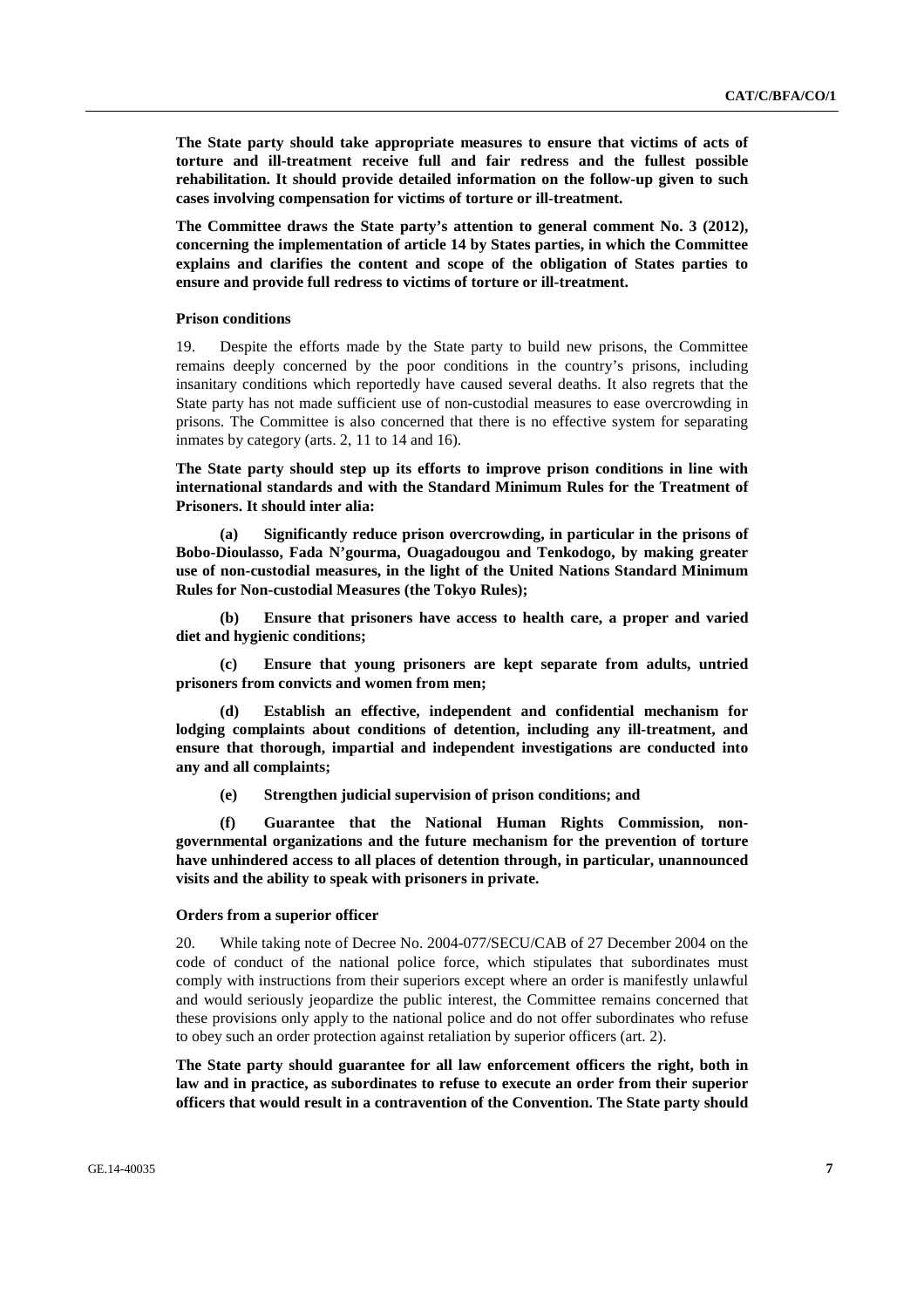## **develop a mechanism to protect from reprisals subordinates who refuse to obey orders from a superior officer if they would result in a contravention of the Convention.**

#### **Customary practices that are harmful to women and violence against women**

21. The Committee takes note of the increased efforts made by the State party to combat female genital mutilation. However, it remains concerned that neither this practice, nor other discriminatory practices that are harmful to women, such as forced and early marriages and levirate and sororate marriages, have stopped. The Committee also remains concerned by reports that some elderly women have been accused of witchcraft and thus subjected to physical and verbal violence and rejected by their community, and are now housed in shelters (arts. 2, 12 to 14 and 16).

**The State party should intensify its efforts to combat customary practices that are harmful to women, including female genital mutilation and forced marriage, inter alia by stepping up campaigns to alert the public to the harmful effects of certain customs that are detrimental to women. It should continue its efforts to provide care for elderly women who are accused of witchcraft and ensure that all possible measures are taken to help such women reintegrate into society. The State party should also prosecute the perpetrators of violence against women and compensate the victims.** 

### **Violence against children**

22. While noting the efforts of the State party to protect children's rights and, in particular, to protect children against trafficking and similar practices, the Committee remains concerned by the lack of information about measures taken to combat the exploitation of *talibé* and *garibou* street children in begging and the economic exploitation of children in gold mines and in private homes. The Committee also remains concerned by reports that children continue to be subjected to corporal punishment in the home (arts. 2, 12 and 16).

#### **The State party should:**

 **(a) Prosecute any persons who force children to beg and apply the penalties on them that are set out in the Criminal Code, establishing a monitoring, complaints and assistance mechanism for such children and organizing campaigns to raise awareness among parents and those who run Koranic schools of the harmful effects of begging on children;** 

 **(b) Put an end to the economic exploitation of children in gold mines and in private homes by taking all necessary measures to combat and eliminate these practices;** 

 **(c) Conduct campaigns to raise awareness of the harmful effects of corporal punishment on children; and** 

 **(d) Revise its legislation to include a prohibition on corporal punishment in the home.** 

## **Juvenile justice**

23. The Committee is concerned by reports that the juvenile justice system does not function properly and regrets the lack of information on whether or not a system of noncustodial penalties for minors is in effect (arts. 2, 10 and 16).

#### **The State party should:**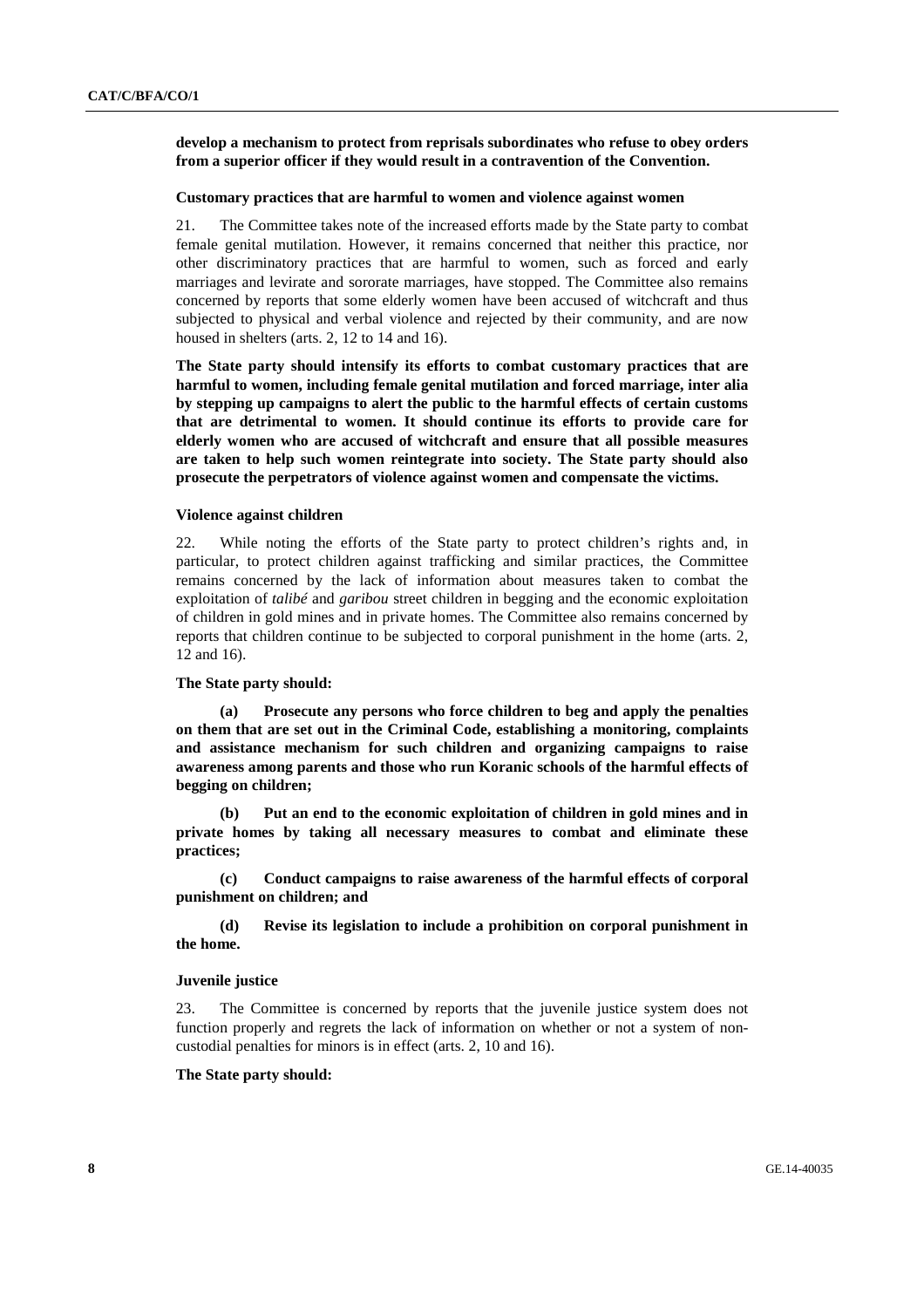**(a) Step up its efforts to ensure the proper functioning of the juvenile justice system through the allocation of adequate human and financial resources and the training of qualified staff;** 

 **(b) Ensure that minors are detained only as a last resort and for the shortest possible period and use non-custodial measures for minors who are in conflict with the law; and** 

 **(c) Ensure, furthermore, that minors who are deprived of their liberty are afforded full legal safeguards and, if convicted, are held separately from adults in all prisons throughout the country, in the light of the United Nations Standard Minimum Rules for the Administration of Juvenile Justice (the Beijing Rules) and the United Nations Guidelines for the Prevention of Juvenile Delinquency (the Riyadh Guidelines).** 

## **Death penalty**

24. While it notes that the State party has not applied the death penalty since 1988 and that an official moratorium has been in effect since 2007, the Committee regrets that the abolition of the death penalty has not yet been formally embodied in the law and that, according to non-governmental sources, at least 10 prisoners are on death row (arts. 2 and 16).

**The Committee encourages the State party to continue to make the public aware of this issue and to consider the possibility of abolishing the death penalty and ratifying the Second Optional Protocol to the International Covenant on Civil and Political Rights, aiming at the abolition of the death penalty.** 

#### **Situation of refugees**

25. While it appreciates the efforts of the State party to host a large number of refugees, particularly Malian refugees who arrived following the outbreak of conflict in their country, the Committee nevertheless remains concerned because the Appeals Committee, which should offer asylum seekers the opportunity to appeal against adverse decisions, is not yet operational. It also remains concerned by the fact that persons can be refused refugee status if they are accused of lesser offences or of serious crimes. The Committee also notes with regret the difficulties that refugees trying to enter the job market face, notwithstanding the efforts made by the State party (arts. 2, 3 and 16).

**The State party should expedite efforts to allow the Appeals Committee to operate effectively in order to enable asylum seekers to exercise their rights and thus to prevent any possible abuses. Where an asylum seeker is in conflict with the law, the State party should initiate the necessary investigation and prosecution procedures while at the same time considering the applicant's request for international protection in accordance with the Convention relating to the Status of Refugees. The State party should also ensure that the 2008 Act on the rights of refugees, including the right to work, is enforced and should continue to raise public awareness in this regard.** 

## **Mob justice**

26. The Committee remains concerned by reports of mob attacks against thieves and other alleged offenders by members of the general public, presumably due to a lack of confidence in the judicial system. The Committee is particularly concerned by reports that such mob attacks have resulted in the death of alleged offenders and, in some cases, have taken place in front of police officers (arts. 2 and 16).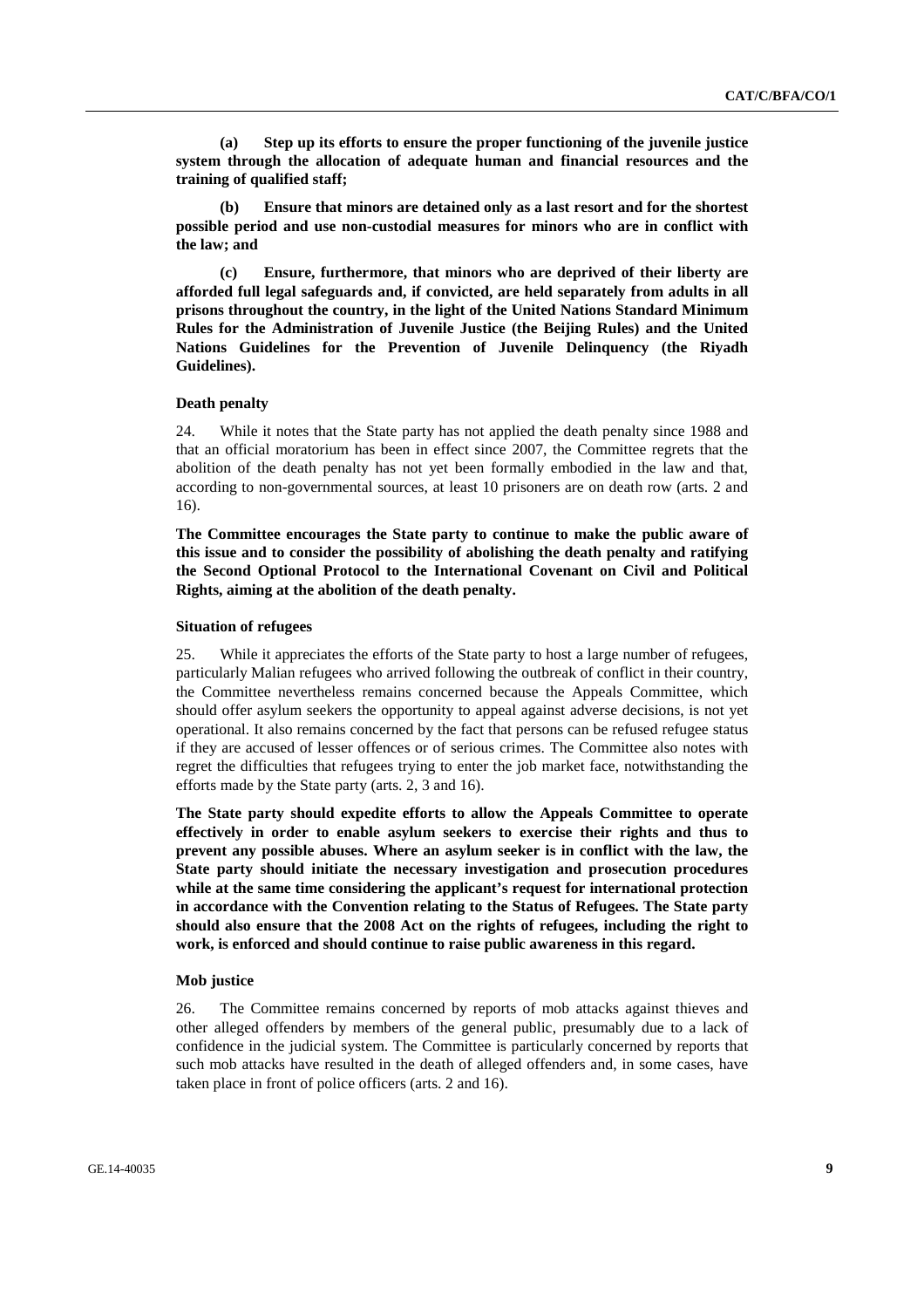**The State party should take appropriate measures to put a stop to mob attacks and lynching, by conducting information and education campaigns on the need to eliminate such practices and by prosecuting and punishing any perpetrators. It should furthermore take steps to guarantee the credibility of the judicial system and to develop a community-based justice system.** 

## **Training**

27. The Committee takes note of the information provided by the State party about the talks on the Convention that are held each year for students of the National Police Academy, the National School for Non-Commissioned Officers of the Gendarmerie and the Military Academy and for officers currently working for the criminal investigation service. However, it regrets that no training on the Convention or on the detection of acts of torture is offered to judges, prosecutors or forensic doctors. It notes with interest that a training manual for the police and the gendarmerie has been produced in collaboration with the Danish Institute for Human Rights. However, the Committee regrets that the Manual on Effective Investigation and Documentation of Torture and Other Cruel, Inhuman or Degrading Treatment or Punishment (the Istanbul Protocol) is not used in the abovementioned training and that the courses have not had any real impact in terms of reducing the incidence of torture in the State party (art. 10).

## **The State party should:**

 **(a) Reinforce the training programmes on the Convention that it offers to civilian and military law enforcement officers and extend them to judges, prosecutors, lawyers and medical and prison staff;** 

 **(b) Include the Istanbul Protocol in these training programmes so that the trainees, particularly medical staff, will be better equipped to detect and document signs of torture and ill-treatment; and** 

 **(c) Assess the effectiveness of the training courses and their impact on compliance with and the implementation of the Convention, and carry out public awareness campaigns on the prevention and prohibition of torture.** 

## **Lack of statistical data**

28. The Committee regrets the lack of comprehensive and substantiated data on complaints, investigations, prosecutions and convictions for acts of torture or ill-treatment inflicted by law enforcement officials, military officers or staff of prisons or psychiatric facilities. It also regrets the lack of comparable data on violence against women, juvenile justice, corporal punishment, and the trafficking of persons, particularly women and children.

**The State party should compile the above-mentioned data to allow for an effective assessment of the implementation of the Convention at the national level and to help with the identification of targeted measures to prevent and effectively combat torture, ill-treatment and all forms of violence against women and children. It should also provide statistics on redress, including compensation, and on rehabilitation mechanisms for victims.** 

### **Other issues**

29. The Committee encourages the State party to consider making the declarations under articles 21 and 22 of the Convention, thereby recognizing the competence of the Committee to receive and consider inter-State and individual communications.